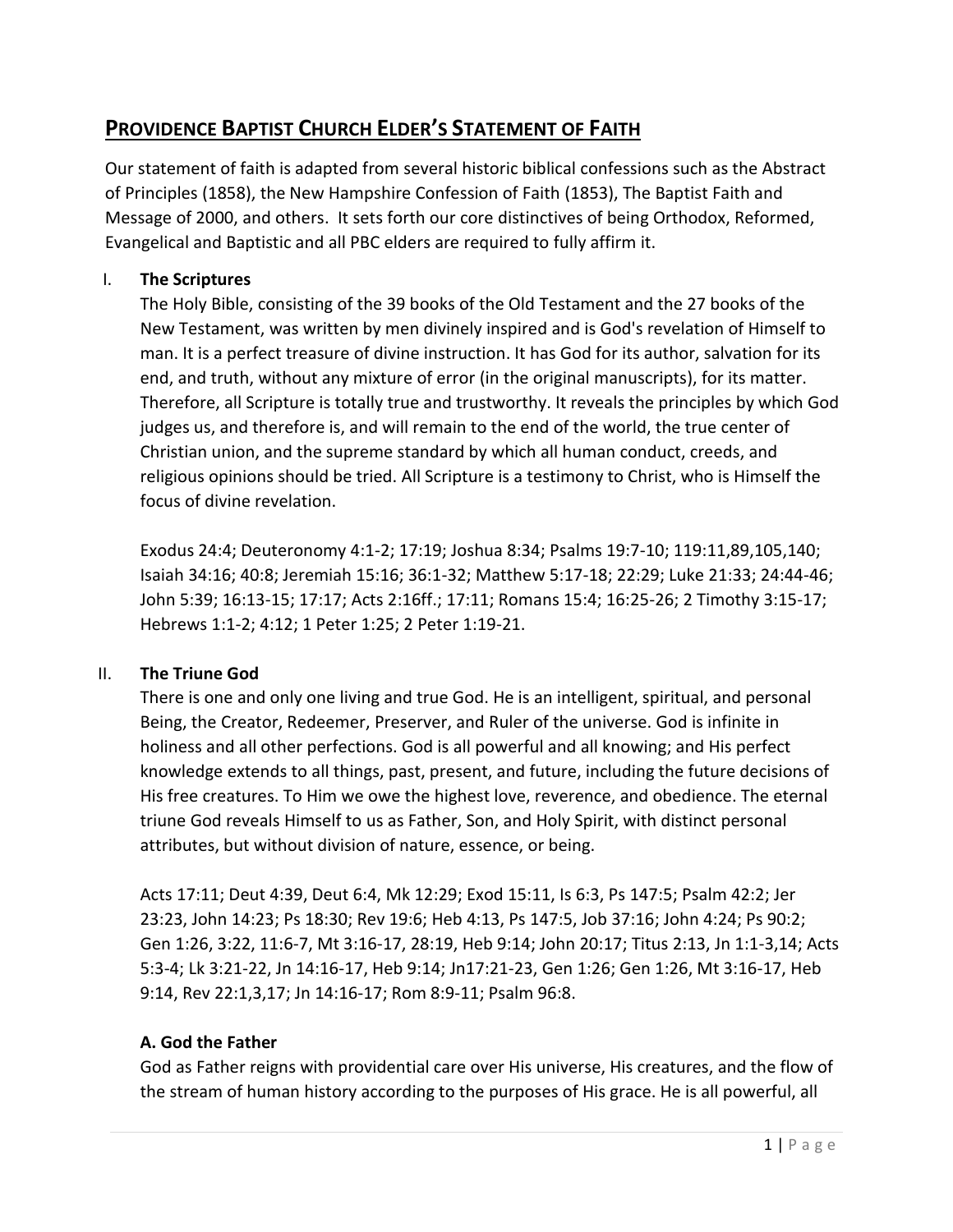knowing, all loving, and all wise. God is Father in truth to those who become children of God through faith in Jesus Christ. He is fatherly in His attitude toward all men.

Genesis 1:1; 2:7; Exodus 3:14; 6:2-3; 15:11ff.; 20:1ff.; Leviticus 22:2; Deuteronomy 6:4; 32:6; 1 Chronicles 29:10; Psalm 19:1-3; Isaiah 43:3,15; 64:8; Jeremiah 10:10; 17:13; Matthew 6:9ff.; 7:11; 23:9; 28:19; Mark 1:9-11; John 4:24; 5:26; 14:6-13; 17:1-8; Acts 1:7; Romans 8:14-15; 1 Corinthians 8:6; Galatians 4:6; Ephesians 4:6; Colossians 1:15; 1 Timothy 1:17; Hebrews 11:6; 12:9; 1 Peter 1:17; 1 John 5:7.

# **B. God the Son**

Christ is the eternal Son of God. In His incarnation as Jesus Christ He was conceived of the Holy Spirit and born of the virgin Mary. Jesus perfectly revealed and did the will of God, taking upon Himself human nature with its demands and necessities and identifying Himself completely with mankind yet without sin. He honored the divine law by His personal obedience, and in His substitutionary death on the cross He made provision for the redemption of His people from sin. He was raised from the dead with a glorified body and appeared to His disciples as the person who was with them before His crucifixion. He ascended into heaven and is now exalted at the right hand of God where He is the One Mediator, fully God, fully man, in whose Person is effected the reconciliation between God and man. He will return in power and glory to judge the world and to consummate His redemptive mission. He now dwells in all believers as the living and ever present Lord.

Genesis 18:1ff.; Psalms 2:7ff.; 110:1ff.; Isaiah 7:14; Isaiah 53:1-12; Matthew 1:18-23; 3:17; 8:29; 11:27; 14:33; 16:16,27; 17:5; 27; 28:1-6,19; Mark 1:1; 3:11; Luke 1:35; 4:41; 22:70; 24:46; John 1:1-18,29; 10:30,38; 11:25-27; 12:44-50; 14:7-11; 16:15-16,28; 17:1-5, 21-22; 20:1-20,28; Acts 1:9; 2:22-24; 7:55-56; 9:4-5,20; Romans 1:3-4; 3:23-26; 5:6-21; 8:1-3,34; 10:4; 1 Corinthians 1:30; 2:2; 8:6; 15:1-8,24-28; 2 Corinthians 5:19-21; 8:9; Galatians 4:4-5; Ephesians 1:20; 3:11; 4:7-10; Philippians 2:5-11; Colossians 1:13-22; 2:9; 1 Thessalonians 4:14-18; 1 Timothy 2:5-6; 3:16; Titus 2:13-14; Hebrews 1:1-3; 4:14-15; 7:14-28; 9:12-15,24- 28; 12:2; 13:8; 1 Peter 2:21-25; 3:22; 1 John 1:7-9; 3:2; 4:14-15; 5:9; 2 John 7-9; Revelation 1:13-16; 5:9-14; 12:10-11; 13:8; 19:16.

# **C. God the Holy Spirit**

The Holy Spirit is the Spirit of God, fully divine. He inspired holy men of old to write the Scriptures. Through illumination He enables men to understand truth. He exalts Christ. He convicts men of sin, of righteousness, and of judgment. He calls men to the Savior, and effects regeneration. At the moment of regeneration He baptizes every believer into the Body of Christ. He cultivates Christian character, comforts believers, and bestows the spiritual gifts by which they serve God through His church. He seals the believer unto the day of final redemption. Hi-s presence in the Christian is the guarantee that God will bring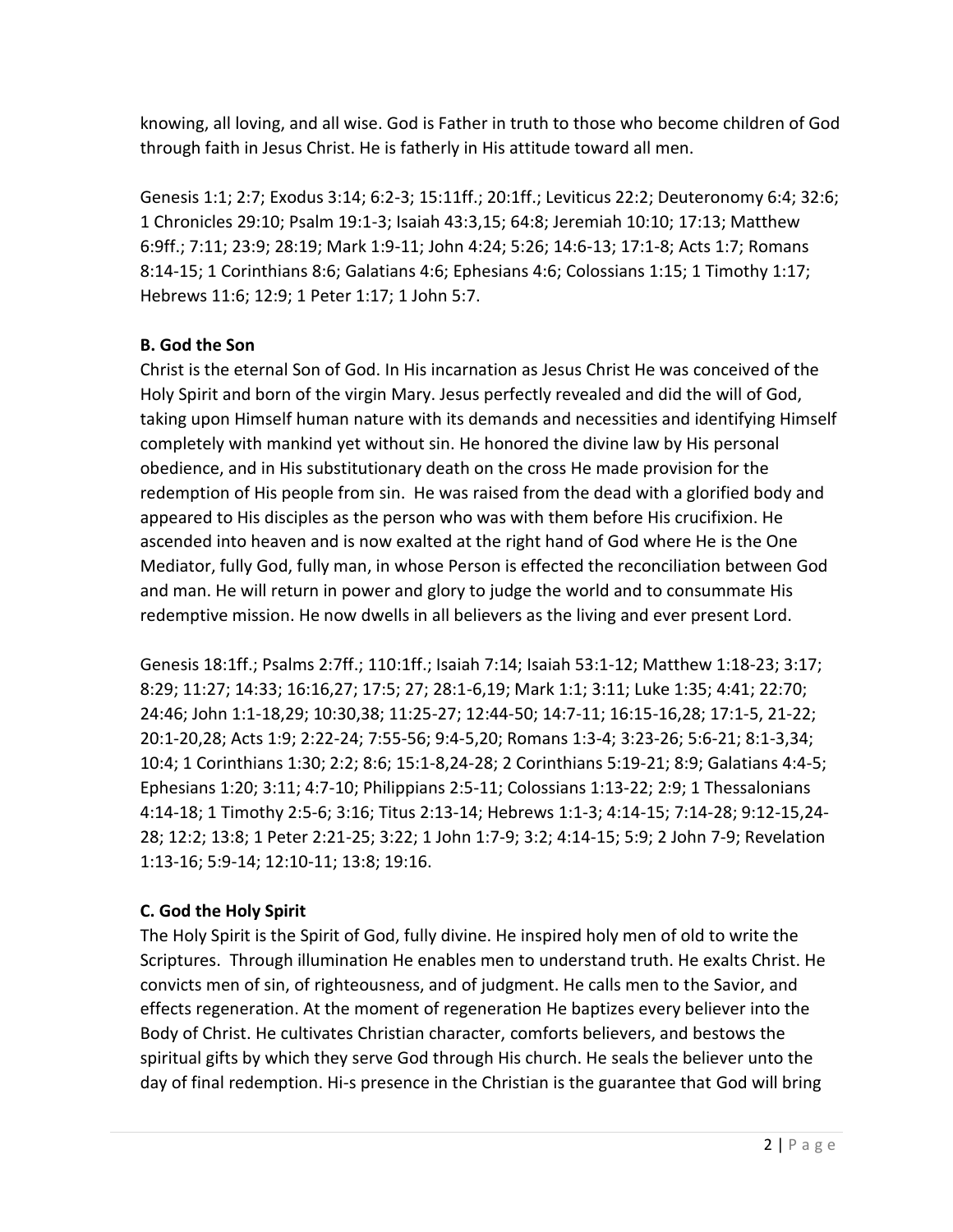the believer into the fullness of the stature of Christ. He enlightens and empowers the believer and the church in worship, evangelism, and service.

Genesis 1:2; Judges 14:6; Job 26:13; Psalms 51:11; 139:7ff.; Isaiah 61:1-3; Joel 2:28-32; Matthew 1:18; 3:16; 4:1; 12:28-32; 28:19; Mark 1:10,12; Luke 1:35; 4:1,18-19; 11:13; 12:12; 24:49; John 4:24; 14:16-17,26; 15:26; 16:7-14; Acts 1:8; 2:1-4,38; 4:31; 5:3; 6:3; 7:55; 8:17,39; 10:44; 13:2; 15:28; 16:6; 19:1-6; Romans 8:9-11,14-16,26-27; 1 Corinthians 2:10- 14; 3:16; 12:3-11,13; Galatians 4:6; Ephesians 1:13-14; 4:30; 5:18; 1 Thessalonians 5:19; 1 Timothy 3:16; 4:1; 2 Timothy 1:14; 3:16; Hebrews 9:8,14; 2 Peter 1:21; 1 John 4:13; 5:6-7; Revelation 1:10; 22:17.

### III. **Providence**

God from eternity, in order to display the full extent of His glory for the eternal and everincreasing enjoyment of all who love him, decrees or permits all things that come to pass, and perpetually upholds, directs and governs all creatures and all events; yet so as not in any way to be the author or approver of sin nor to destroy the free will and responsibility of intelligent creatures.

Hebrews 1:3; Matthew 10:29-31; Ephesians 1:11-12; Proverbs 16:33; Acts 2:22-23; 4:27-28

#### **IV. Election**

God's election is an unconditional act of free grace which was given through His Son Christ Jesus before the world began. By this act God chose, before the foundation of the world, those who would be delivered from bondage to sin and brought to repentance and saving faith in His Son Christ Jesus. This act was not because of foreseen merit or faith in them, but because of His mercy in Christ alone.

Romans 9:11-18; 1 Corinthians 1:26-31; John 10:25-29 John 17:6; John 6:37-39; Romans 8:28-30; Romans 11:5-8; 2 Timothy 1:9; 2 Timothy 2:24-25; Acts 11:18; John 6:44, 65; Philippians 1:29; Ephesians 2:8-9; Matthew 11:27; Matthew 16:17; Acts 16:14

### V. **Creation**

God created the universe, and everything in it, out of nothing, by the Word of His power and all in the span of six literal days. Having no deficiency in Himself, nor moved by any incompleteness in His joyful self-sufficiency, God was pleased in creation to display His glory for the everlasting joy of the redeemed, from every tribe and tongue and people and nation.

God directly created Adam from the dust of the ground and Eve from his side. Adam and Eve were the historical parents of the entire human race; they were created male and female equally in the image of God, without sin; they were created to glorify their Maker,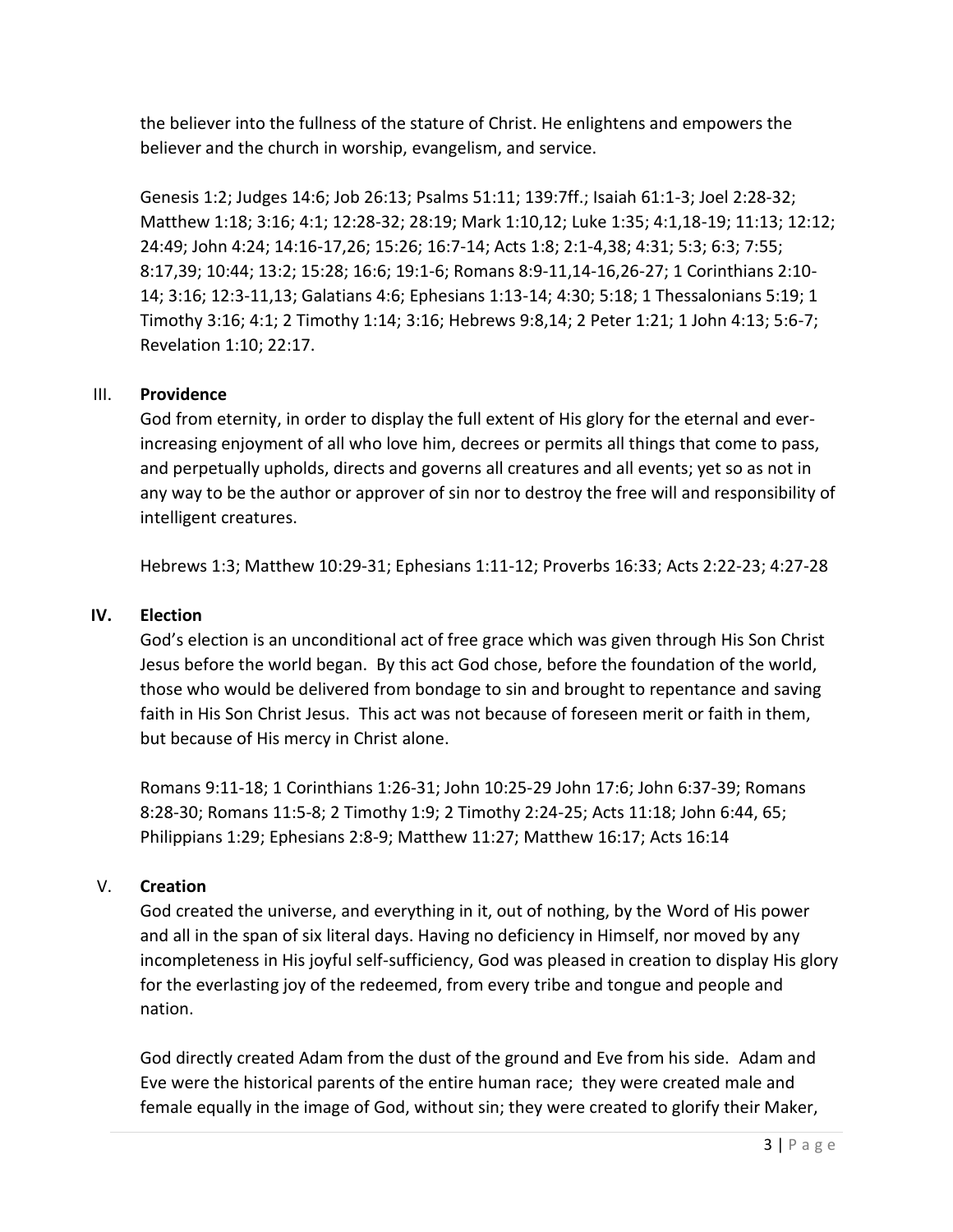Ruler, Provider, and Friend by trusting His all-sufficient goodness, admiring His infinite beauty, enjoying His personal fellowship, and obeying His all-wise counsel; and in God's love and wisdom, they were appointed differing and complementary roles in marriage as a type of Christ and the church.

Genesis 1:1; Psalm 24:1-2; Hebrews 11:3; Hebrews 1:2; John 1:1-3; Ephesians 1:6, 12, 14; Isaiah 43:7; 60:21; John 12:27-28; John 17:1; John 17:4; Philippians 2:11; Exodus 3:13-14; Psalm 50:9-15; Acts 17:25; Isaiah 43:7; Isaiah 35:10; Matthew 25:23; Revelation 5:9; 7:9-10; Genesis 2:7; Genesis 1:27; Genesis 2:21-22; 1 Cor. 15:22; 1 Cor. 15:45; Romans 5:14; Genesis 1:27; Genesis 9:6; James 3:9; Genesis 1:31; Revelation 5:9; 7:9-10; Ephesians 5:22- 33; Genesis 2:18.

### **VI. The Fall of Man**

God originally created Man in His own image, and free from sin; but, through the temptation of Satan, he transgressed the command of God, and fell from his original holiness and righteousness; whereby his posterity inherit a nature corrupt and wholly opposed to God and His law, are under condemnation, and as soon as they are capable of moral action, become actual transgressors.

Genesis 1:27, 3:4-7; Gen. 6:5; Romans 1:18-20; 3:10-18; 5:12-21; Romans 8:6-8; Ephesians 2:1-3; Titus 3:3

# **VII. The Free offer of the Gospel**

The blessings of salvation are made free to all by the gospel; it is the immediate duty of all to accept them by a cordial, penitent, and obedient faith; and nothing prevents the salvation of the greatest sinner on earth, but his own inherent depravity and voluntary rejection of the gospel; which rejection involves him in an aggravated condemnation.

Matthew 28:18-20; Mark 16:15; Luke 24:47; John 1:12; 3:16; Acts 1:8; Romans 1:16; Romans 10:9-17; John 3:36; 2 Thessalonians 1:5-10.

# **VIII. Regeneration**

Regeneration, or the new birth, is a work of God's free grace whereby sinners become new creatures in Christ Jesus. It is a change of heart, wrought by the Holy Spirit, to which the sinner responds in repentance toward God and faith in the Lord Jesus Christ. In this work the Holy Spirit gives life to those who are dead in trespasses and sins enlightening their minds spiritually and savingly to understand the Word of God, and renewing their whole nature, so that they love and practice holiness.

John 3:1-8; Romans 8:30; 2 Cor. 5:17; John 16:8-11; Titus 3:5; 1 Peter 1:3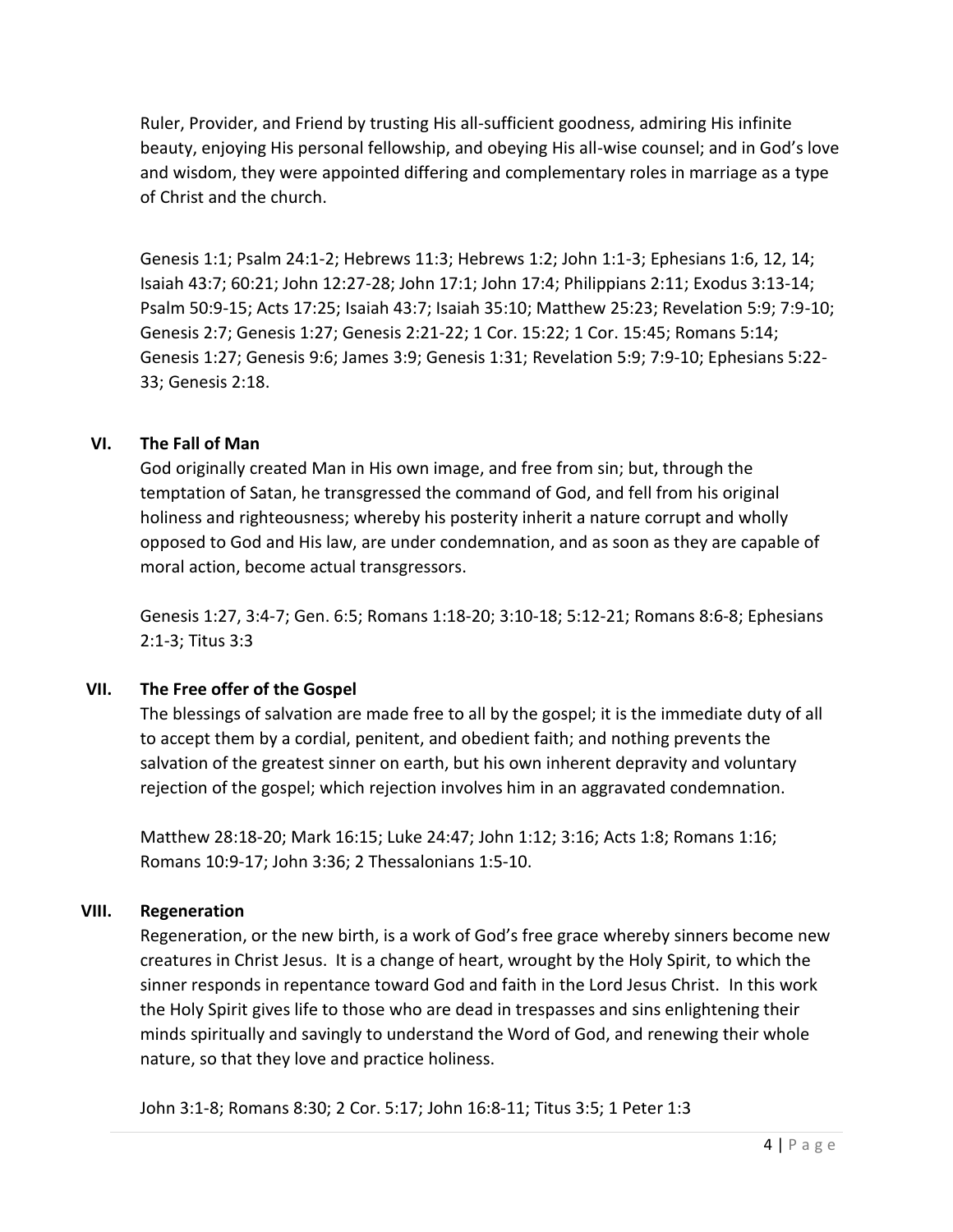#### IX. **Repentance**

Repentance is an evangelical grace, wherein a person being by the Holy Spirit, made sensible of the manifold evil of his sin, humbles himself for it, with godly sorrow, detestation of it, and self-abhorrence, with a purpose and endeavor to walk before God so as to please Him in all things.

Mark 1:15; Acts 20:21; 2 Corinthians 7:9

### X. **Faith**

Saving faith is the belief, on God's authority, of whatsoever is revealed in His Word concerning Christ; accepting and resting upon Him alone for justification and eternal life. It is wrought in the heart by the Holy Spirit, and is accompanied by all other saving graces, and leads to a life of holiness.

John 1:12, 3:16; 3:36; 5:24; Romans 10:9-10; Ephesians 2:8-9

### **XI. Justification**

Justification is God's gracious and full acquittal of sinners, who believe in Christ, from all sin, through the satisfaction that Christ has made; not for anything wrought in them or done by them; but on account of the obedience and satisfaction of Christ, they receiving and resting on Him and His righteousness by faith.

Rom. 3:23-24; Rom. 5:1-2; 18, 19; 2 Cor. 5:21

#### XII. **Adoption**

For the sake of His only Son, Jesus Christ, God has been pleased to make all justified persons sharers in the grace of adoption, by means of which they are numbered with, and enjoy the liberties and privileges of children of God.

John 1:12; Eph. 1:5; Romans 8:15, 16; 1 John 3:1

#### XIII. **Sanctification**

Sanctification is the process by which according to the will of God, we are made partakers of his holiness; it is a progressive work; it is begun in regeneration; and it is carried on in the hearts of believers by the presence and power of the Holy Spirit, the Sealer and Comforter, in the continual use of the appointed means especially the Word of God, the fellowship of the saints, self-examination, self-denial, watchfulness, and prayer.

I Thess. 4:3; I Thess. 5:23; II Cor. 7:1; II Cor. 13:10; Phil. 3:12-16; I John 2:29; Rom. 8:5; Eph. 1:4; Pro. 4:18; II Cor. 3:18; Heb. 6:1; II Peter 1:5-8; John 3:6; Phil. 1:9-11; Eph.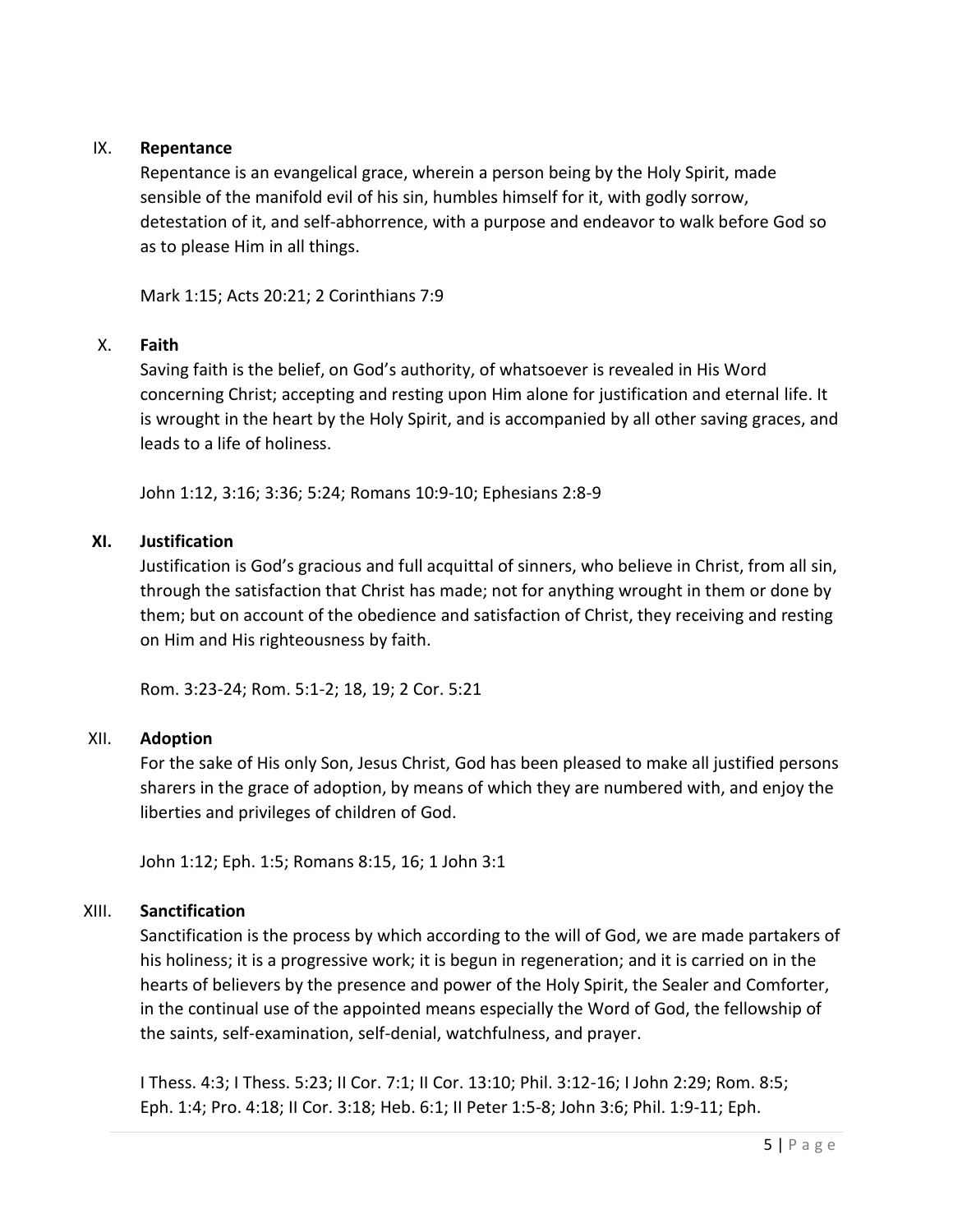1:13-14; Phil. 2:12-13; Eph. 4:11-12; I Peter 2:2; II Peter 3:18; Hebrews 3:13; 10:24-25; II Cor. 13:5; Luke 11:35; Luke 9:23; Matt. 26:41; Eph.6:18; Eph.4:3

### XIV. **Perseverance of the Saints**

Those whom God has accepted in the Beloved, and sanctified by His Spirit, will never totally nor finally fall away from the state of grace, but shall certainly persevere to the end; and though they may fall through neglect and temptation, into sin, whereby they grieve the Spirit, impair their graces and comforts, bring reproach on the Church, and temporal judgments on themselves, yet they shall be renewed again unto repentance, and be kept by the power of God through faith unto salvation.

Jn. 10:28-29; 1 Jn. 2:19; Rom. 8:30.

### **XV. The Old and New Covenants**

The Old Covenant, with the Law of Moses as its core, was revealed to the nation of Israel, promising earthly blessings for obedience, and threatening curses for disobedience. The purpose of the Old Covenant was never to offer eternal life, but rather to govern the life and worship of the Old Testament nation of Israel, to reveal the extent of man's depravity, and to foreshadow Christ and the New Covenant. Nevertheless, salvation during this and all times has always and only been by grace through faith, and not of works.

Exodus 20:1-23:33 (cf. Exodus 24:3-4, 7, 12; 34:27-28; Deut. 4:13-14); John 1:17; Acts 15:5 (cf. v. 10); Hebrews 10:28. Deuteronomy 4:7-8; Romans 3:1-2; Galatians 2:14b; Deuteronomy 7:12-24; 11:13-15, 26-29; 28:1-14; Deuteronomy 11:16-17, 26-29; 28:15-68; John 5:39-40; Romans 3:19-22; 8:3; 10:1-4; Galatians 2:16, 21; 3:19-23; Hebrews 7:18-19; Deuteronomy 4:5-6, 14; 6:1-3; 10:12-13; Romans 3:20; 5:20; 7:7-13; Galatians 3:19; Deuteronomy 18:15-19 (cf. Acts 3:14-24; 7:37, 51-53); Luke 24:44; John 5:39; Colossians 2:16-17; Hebrews 9:6-14, 23-24; 10:1; 13:11-12; Genesis 15:6; Romans 4; Galatians 3.

The New Covenant, established through the person and redemptive work of Christ, provides eternal blessings which are acquired by grace through faith. The Old Covenant was fulfilled in Christ, thus becoming obsolete. God's final words of revelation, given through Christ and His New Testament apostles and prophets, have become the authority concerning Christian conduct, and the interpretive lens through which the Old Testament must be understood and applied.

Luke 22:20; 1 Corinthians 5:7; Hebrews 7:22; 8:6; 9:11-26; 13:20. Romans 4:1-25; 6:14; Ephesians 2:8-9; Titus 3:4-7. Matthew 5:17-20; Romans 7:4, 6; 10:4; 2 Corinthians 3:2-11; Galatians 3:24-25; 4:21-31; Ephesians 2:14-16; Colossians 2:13-14; Hebrews 7:11-12, 18-19, 22; 8:1-13; 10:9b. John 1:17-18; 13:34-35; Ephesians 2:19-20; 3:4-5 (cf. John 16:12-14). Deuteronomy 18:15-19 (cf. John 12:49); Matthew 5:22, 28, 32, 34, 39, 44; 28:20a; John 13:34-35; 14:15, 21, 23; 15:10, 14; Romans 14:5-6; 1 Corinthians 9:21; Colossians 2:16-17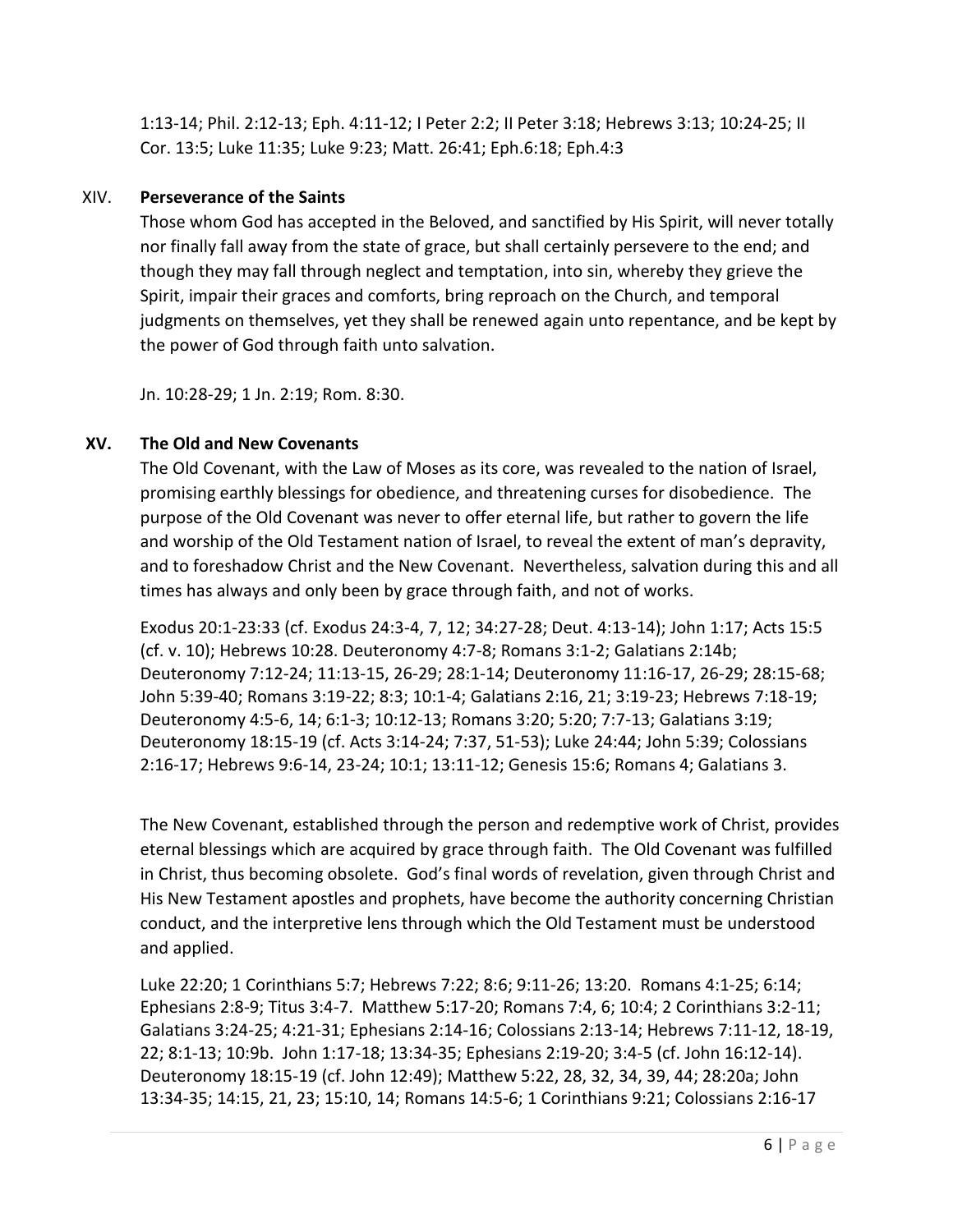(cf. 2 Chronicles 2:4; 8:12-13; 31:3); Colossians 3:15-17; Hebrews 7:12; 10:28-29 (cf. Deuteronomy 18:19; John 12:47-50)

# **XVI. The Church**

# **Universal**

The Lord Jesus is the head of the universal Church, which includes of all of the redeemed of all the ages; believers from every tribe, and tongue, and people and nation. All power for the ordering and governing of the church is invested supremely in Christ.

Col. 1:18; Mt. 16:18; 18:15-18; Rev. 5:9; 7:9;

# **Local**

A visible or local church of Christ is a congregation of baptized believers, associated by covenant in the faith and fellowship of the Gospel; observing the ordinances of Christ; governed by His laws; and exercising the gifts, rights, and privileges invested in them by His word; its only scriptural officers are Elders (Pastors or Overseers) and Deacons, whose qualifications, claims, and duties are primarily defined in the Epistles to Timothy and Titus.

Phil. 1:1; Acts 14:23; 1 Tim. 3:1-15; Titus 1:5-9; 1 Pet. 5:1-4.

# **Cooperation**

Though autonomous from external authorities, local churches can best promote the cause of Jesus Christ by cooperating with one another. Partnerships should be encouraged in a spirit of unity. Partnerships (whether official or unofficial) should be by the mutual will of the churches on a voluntary independent basis.

Eph. 4:3-4; Col. 4:16, Phil. 4:21-22, Acts 15; Romans 16:25-26, Phil. 4:15.

### **XVII. Church Ordinances Baptism**

Baptism is an ordinance of the Lord Jesus, obligatory upon every believer, by which he is immersed in water in the name of the Father, and the Son, and of the Holy Spirit, as a sign of his fellowship with the death and resurrection of Christ, of remission of sins, and of giving himself up to God, to live and walk in newness of life. Being a church ordinance, it is a prerequisite to church membership and its privileges.

Matthew 3:13-17; 28:19-20; Mark 1:9-11; Luke 3:21-22; John 3:23; Acts 2:41; 8:38-39; Acts 22:16; Rom. 6:3-5; 1 Cor. 1:13; Col. 2:12; 8:35-39; 16:30-33; 20:7; Romans 6:3-5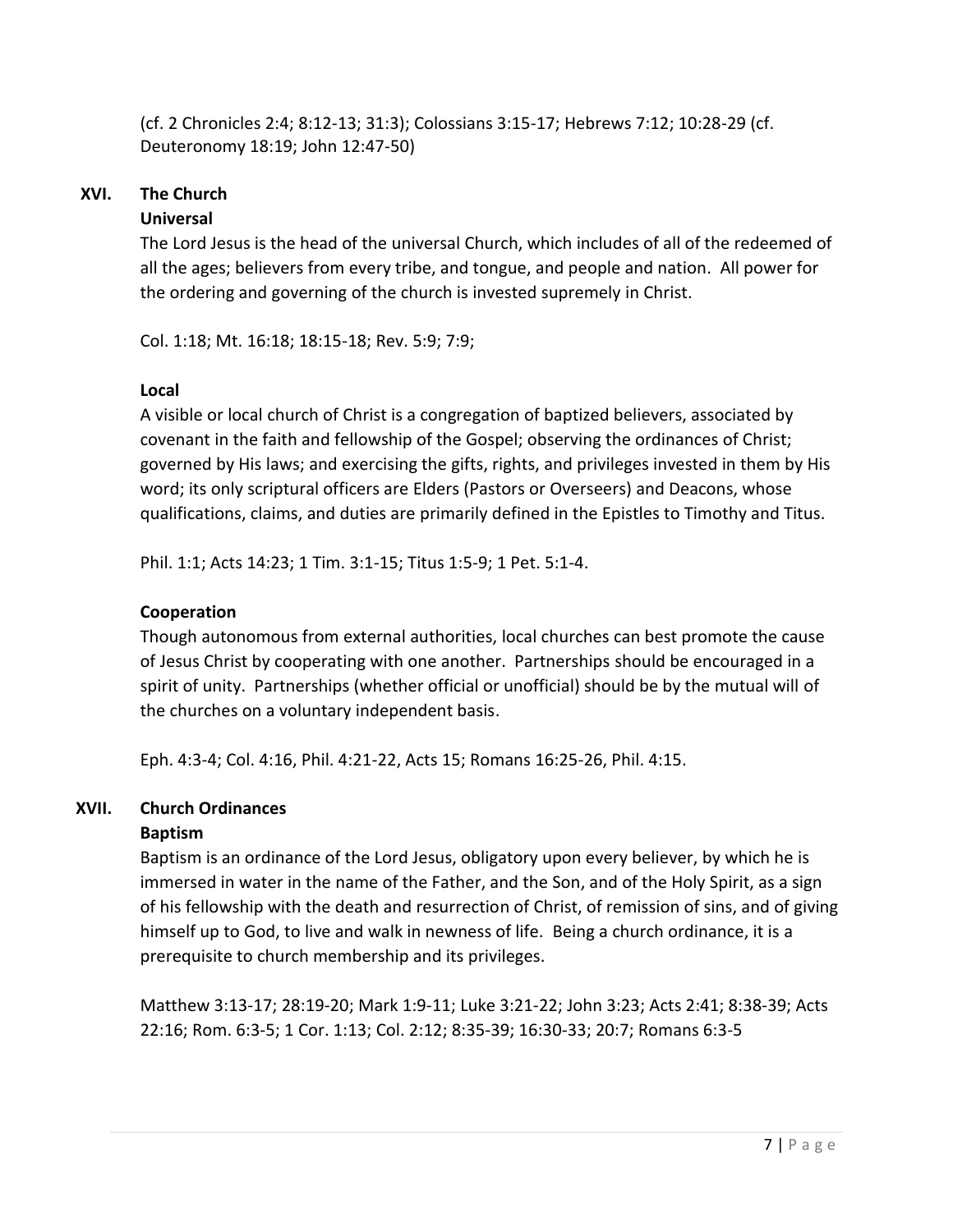### **The Lord's Supper**

The Lord's Supper is an ordinance of Jesus Christ, to be administered with the elements of bread and the fruit of the vine, and to be observed by His churches till the end of the world. It is in no sense a sacrifice, but is designed to commemorate His death, to confirm the faith and other graces of Christians, and to be a bond, pledge and renewal of their communion with Him, and of their church fellowship.

Mt. 26:26-27; Mark 14:22-26; Luke 22:19-20; Acts 2:42; 1 Cor. 10:16-17; 11:23-26

### **XVIII. The Lord's Day**

The first day of the week is the Lord's Day. It is a Christian institution for regular observance. It commemorates the resurrection of Christ from the dead and should include exercises of worship and spiritual devotion, both public and private. Activities on the Lord's Day should be commensurate with the Christian's conscience under the Lordship of Jesus Christ.

Exodus 20:8-11; Matthew 12:1-12; 28:1ff.; Mark 2:27-28; 16:1-7; Luke 24:1-3,33-36; John 4:21-24; 20:1,19-28; Acts 20:7; Romans 14:5-10; I Corinthians 16:1-2; Colossians 2:16-17; 3:16; Hebrews 10:24-25; Revelation 1:10

#### **XIX. Last Things**

The bodies of men after death return to dust, but their spirits return immediately to Godthe righteous to rest with Him; the wicked, to be reserved under darkness to the judgment. God, in His own time and in His own way, will bring the world to its appropriate end. According to His promise, Jesus Christ will return personally and visibly in glory to the earth; the dead will be raised; and Christ will judge all men in righteousness. The unrighteous will be consigned to Hell, the place of everlasting punishment. The righteous in their resurrected and glorified bodies will receive their reward and will dwell forever in Heaven with the Lord.

Isaiah 2:4; 11:9; Matthew 16:27; 18:8-9; 19:28; 24:27,30,36,44; 25:31-46; 26:64; Mark 8:38; 9:43-48; Luke 12:40,48; 16:19-26; 17:22-37; 21:27-28; John 14:1-3; Acts 1:11; 17:31; Romans 14:10; 1 Corinthians 4:5; 15:24-28,35-58; 2 Corinthians 5:10; Philippians 3:20-21; Colossians 1:5; 3:4; 1 Thessalonians 4:14-18; 5:1ff.; 2 Thessalonians 1:7ff.; 2; 1 Timothy 6:14; 2 Timothy 4:1,8; Titus 2:13; Hebrews 9:27-28; James 5:8; 2 Peter 3:7ff.; 1 John 2:28; 3:2; Jude 14; Revelation 1:18; 3:11; 20:1-22:13.

#### **XX. Evangelism & Missions**

It is the duty and privilege of every follower of Christ and of every church of the Lord Jesus Christ to endeavor to make disciples of all nations. The new birth of man's spirit by God's Holy Spirit means the birth of love for others. Missionary effort on the part of all rests thus upon a spiritual necessity of the regenerate life, and is expressly and repeatedly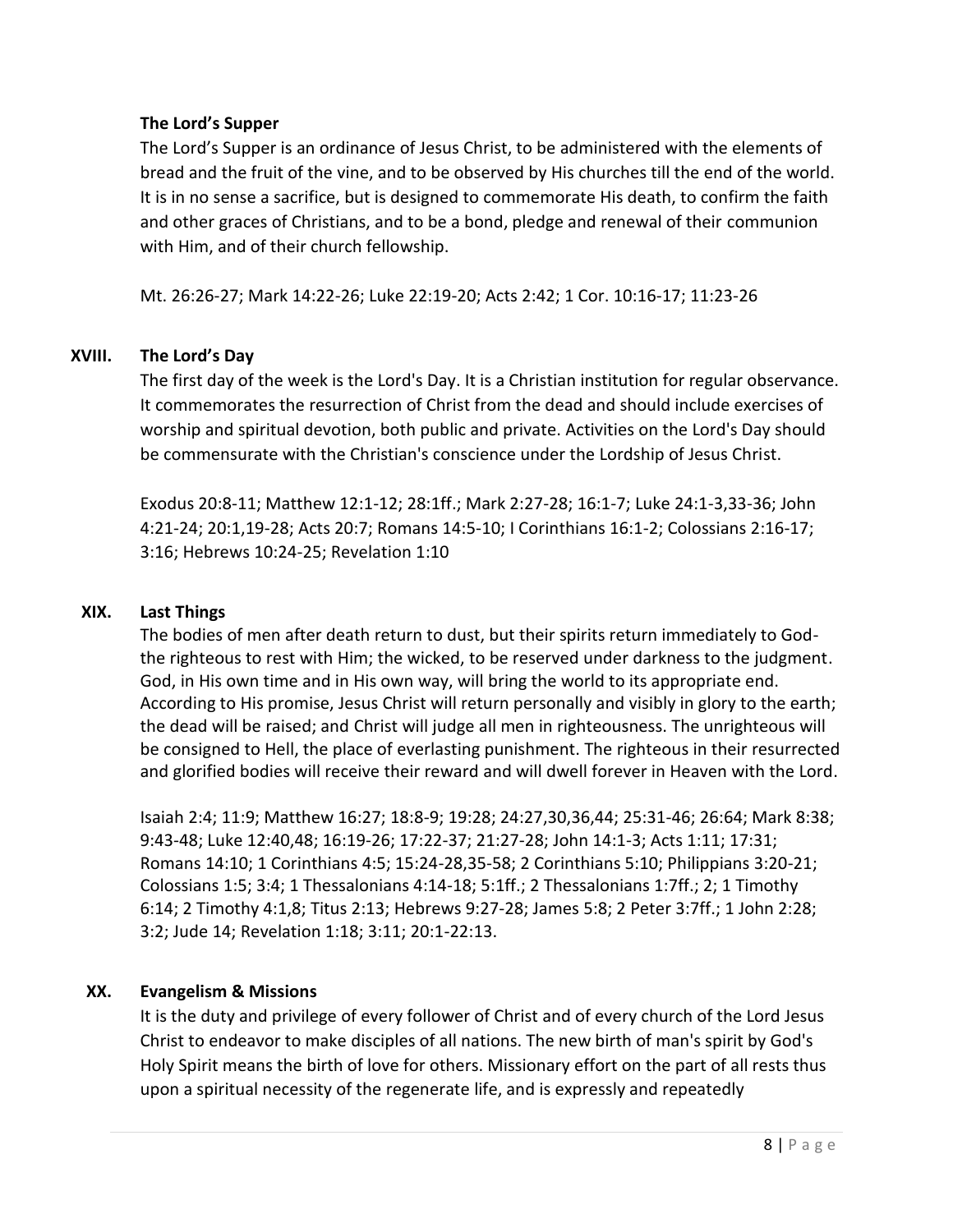commanded in the teachings of Christ. The Lord Jesus Christ has commanded the preaching of the gospel to all nations. It is the duty of every child of God to seek constantly to win the lost to Christ by verbal witness undergirded by a Christian lifestyle, and by other methods in harmony with the gospel of Christ.

Genesis 12:1-3; Exodus 19:5-6; Isaiah 6:1-8; Matthew 9:37-38; 10:5-15; 13:18-30, 37-43; 16:19; 22:9-10; 24:14; 28:18-20; Luke 10:1-18; 24:46-53; John 14:11-12; 15:7-8,16; 17:15; 20:21; Acts 1:8; 2; 8:26-40; 10:42-48; 13:2-3; Romans 10:13-15; Ephesians 3:1-11; 1 Thessalonians 1:8; 2 Timothy 4:5; Hebrews 2:1-3; 11:39-12:2; 1 Peter 2:4-10; Revelation 22:17.

# **XXI. The Family**

God has ordained the family as the foundational institution of human society. It is composed of persons related to one another by marriage, blood, or adoption.

Marriage is the uniting of one man and one woman in covenant commitment for a lifetime. It is God's unique gift to reveal the union between Christ and His church and to provide for the man and the woman in marriage the framework for intimate companionship, the channel of sexual expression according to biblical standards, and the means for procreation of the human race.

The husband and wife are of equal worth before God, since both are created in God's image. The marriage relationship models the way God relates to His people. A husband is to love his wife as Christ loved the church. He has the God-given responsibility to provide for, to protect, and to lead his family. A wife is to submit herself graciously to the servant leadership of her husband even as the church willingly submits to the headship of Christ. She, being in the image of God as is her husband and thus equal to him, has the God-given responsibility to respect her husband and to serve as his helper in managing the household and nurturing the next generation.

Children, from the moment of conception, are a blessing and heritage from the Lord. Parents are to demonstrate to their children God's pattern for marriage. Parents are to teach their children spiritual and moral values and to lead them, through consistent lifestyle example and loving discipline, to make choices based on biblical truth. Children are to honor and obey their parents.

Genesis 1:26-28; 2:15-25; 3:1-20; Exodus 20:12; Deuteronomy 6:4-9; Joshua 24:15; 1 Samuel 1:26-28; Psalms 51:5; 78:1-8; 127; 128; 139:13-16; Proverbs 1:8; 5:15-20; 6:20-22; 12:4; 13:24; 14:1; 17:6; 18:22; 22:6,15; 23:13-14; 24:3; 29:15,17; 31:10-31; Ecclesiastes 4:9- 12; 9:9; Malachi 2:14-16; Matthew 5:31-32; 18:2-5; 19:3-9; Mark 10:6-12; Romans 1:18-32;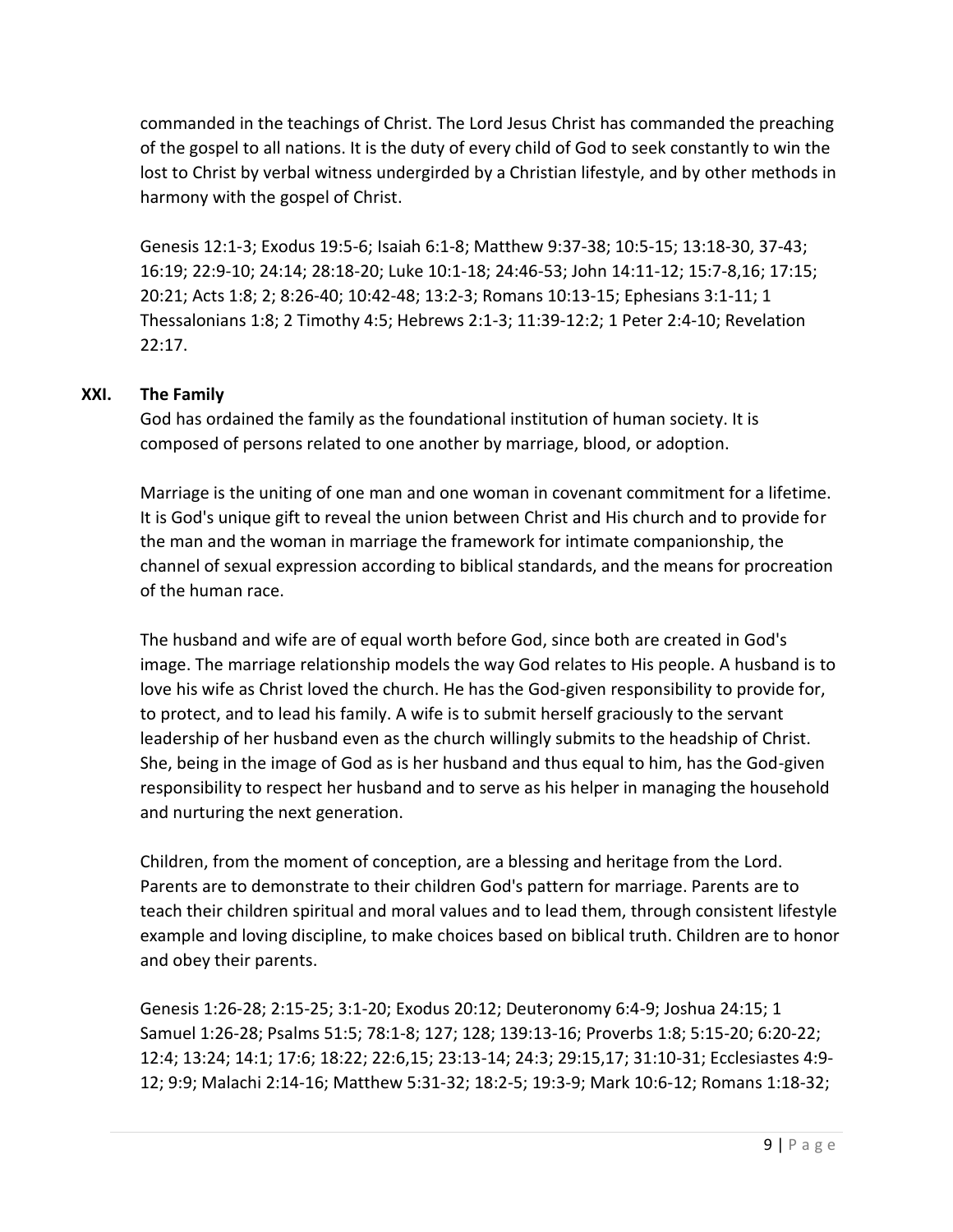1 Corinthians 7:1-16; Ephesians 5:21-33; 6:1-4; Colossians 3:18-21; 1 Timothy 5:8,14; 2 Timothy 1:3-5; Titus 2:3-5; Hebrews 13:4; 1 Peter 3:1-7.

# **XXII. The Christian and the Social Order**

All Christians are under obligation to seek to make the will of Christ supreme in our own lives and in human society. Means and methods used for the improvement of society and the establishment of righteousness among men can be truly and permanently helpful only when they are rooted in the regeneration of the individual by the saving grace of God in Jesus Christ. In the spirit of Christ, Christians should oppose racism, every form of greed, selfishness, and vice, and all forms of sexual immorality, including adultery, homosexuality, and pornography. We should work to provide for the orphaned, the needy, the abused, the aged, the helpless, and the sick. We should speak on behalf of the unborn and contend for the sanctity of all human life from conception to natural death. Every Christian should seek to bring industry, government, and society as a whole under the sway of the principles of righteousness, truth, and brotherly love. In order to promote these ends Christians should be ready to work with all men of good will in any good cause, always being careful to act in the spirit of love without compromising their loyalty to Christ and His truth.

Exodus 20:3-17; Leviticus 6:2-5; Deuteronomy 10:12; 27:17; Psalm 101:5; Micah 6:8; Zechariah 8:16; Matthew 5:13-16,43-48; 22:36-40; 25:35; Mark 1:29-34; 2:3ff.; 10:21; Luke 4:18-21; 10:27-37; 20:25; John 15:12; 17:15; Romans 12–14; 1Corinthians 5:9-10; 6:1-7; 7:20-24; 10:23-11:1; Galatians 3:26-28; Ephesians 6:5-9; Colossians 3:12-17; 1 Thessalonians 3:12; Philemon; James 1:27; 2:8.

### **XXIII. Religious Liberty**

God alone is Lord of the conscience, and He has left it free from the doctrines and commandments of men which are contrary to His Word or not contained in it. Church and state should be separate. The state owes to every church protection and full freedom in the pursuit of its spiritual ends. In providing for such freedom no ecclesiastical group or denomination should be favored by the state more than others. Civil government being ordained of God, it is the duty of Christians to render loyal obedience thereto in all things not contrary to the revealed will of God. The church should not resort to the civil power to carry on its work. The gospel of Christ contemplates spiritual means alone for the pursuit of its ends. The state has no right to impose penalties for religious opinions of any kind. The state has no right to impose taxes for the support of any form of religion. A free church in a free state is the Christian ideal, and this implies the right of free and unhindered access to God on the part of all men, and the right to form and propagate opinions in the sphere of religion without interference by the civil power.

Genesis 1:27; 2:7; Matthew 6:6-7,24; 16:26; 22:21; John 8:36; Acts 4:19-20; Romans 6:1-2; 13:1-7; Galatians 5:1,13; Philippians 3:20; 1 Timothy 2:1-2; James 4:12; 1 Peter 2:12-17; 3:11-17; 4:12-19.